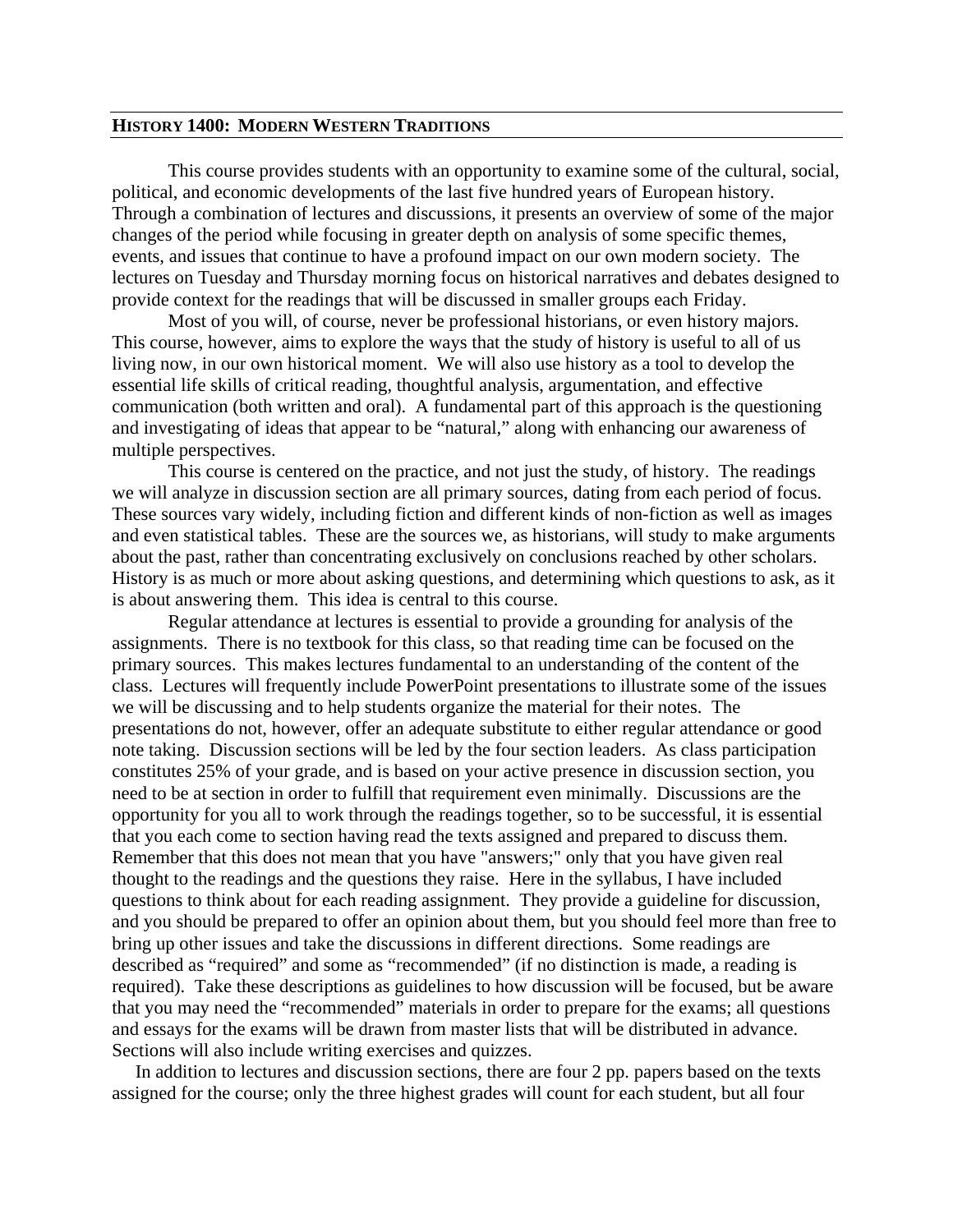papers MUST be completed in order to receive credit for ANY of them. Papers are due at the BEGINNING of discussion section (papers more than fifty minutes late will not be graded). In each paper, you must investigate analytically a specific topic raised by that week's readings; these paper topics will be distributed one week in advance. In fairness to the other students in a class this size, extensions will not be granted and late papers will be marked down; each paper MUST be turned in within one week of its due date, or no credit will be given for ANY papers. There is also a midterm examination. The final exam, which will be cumulative, will be held at the time designated for this course. The final grade will consist of class participation (25%), midterm exam (20%), papers (7% each for a total of 21%), and final exam (34%). You may earn extra credit toward your class participation by attending one (or more) of the public lectures by visiting scholars here at the university that I will announce over the course of the semester, and then writing a 1-2 pp. paper about the talk, to be submitted to your instructor at the next discussion section. As required by university guidelines, you are reminded that academic misconduct will not be tolerated, and your enrollment in this class is an agreement to abide by the rules of appropriate scholarly and social behavior. If you have any questions about plagiarism or related issues, please feel free to talk to any of the course staff or to take advantage of the resources available at UConn.

The following required texts are all available for purchase at the Co-Op:

Bartolome de las Casas, *A Brief Account of the Devastation of the Indies*. Henry Louis Gates, Jr., *The Classic Slave Narratives*. Mary Shelley, *Frankenstein*.

Primo Levi, *Survival at Auschwitz*

**Custom Edition** of Merry Wiesner, et al., *Discovering the Western Past: A Look at the Evidence. Vol. II since 1500*. **Special 5th Edition** (this edition is only available with the texts for this course at the UConn Co-Op)

# **Schedule of Lecture and Discussion Topics**

Week 1—The "New World" and the Old

T 1/20 – lecture: Introduction – 1492 etc.

Th 1/22 – lecture: The Impact of "Discovery"

F 1/23 – discussion readings: Earl Babbie, "Plagiarism,"

[www.csubak.edu/ssric/Modules/Other/plagiarism.htm](http://www.csubak.edu/ssric/Modules/Other/plagiarism.htm) (print and bring); and

Las Casas, *A Brief Account of the Devastation of the Indies* (ALL)

Discussion Questions to consider:

- 1. How does religion affect Las Casas's opinions, and what does he think God can do?
- 2. How does Las Casas view the native peoples of the "New World"? What other
- perspectives can you see in the text? Where do you think these viewpoints come from?

Week 2—The Responsibilities of a Christian

T 1/27 – lecture: The Reformations

Th 1/29 – lecture: Work, Property, and Life

F 1/30 – discussion readings: Wiesner, supplemental chapter (first in volume, pp. A1-A24): "The Spread of the Reformation," (**required**); and chapter 4, "A Statistical View of European Rural Life, 1600-1800" (recommended).

Discussion Questions to consider: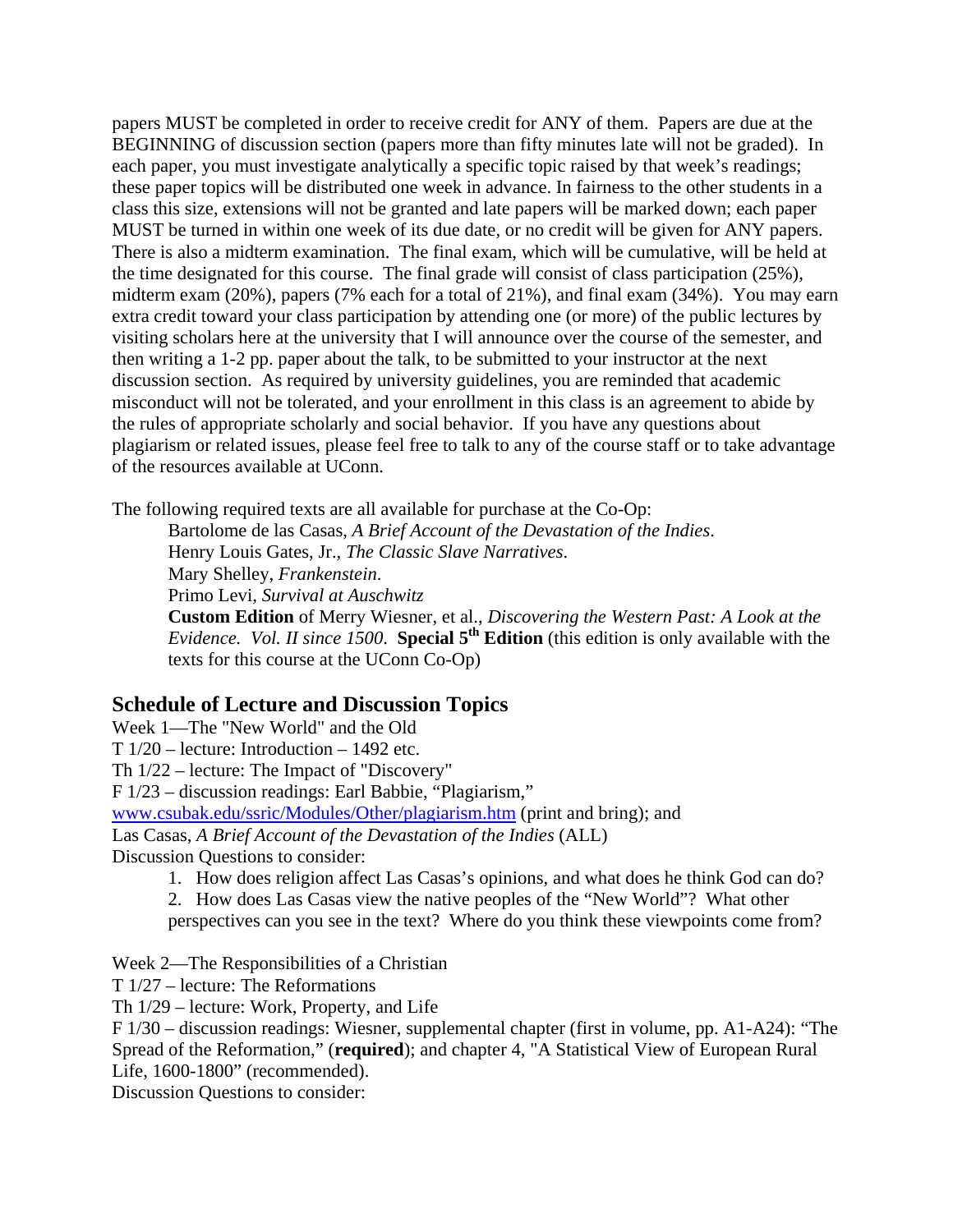- 1. What can you learn from these texts about the role of religion in sixteenth-century society? How does Luther fit in?
	- 2. What does the Reformation tell you about communication in the  $16<sup>th</sup>$  century? How were ideas spread? What different media were used, and why?

Week 3—Multiple Voices: Secularization, Renaissance, and Society

T 2/3 – lecture: Artistic "rebirth"?

Th 2/5 – lecture: The New Science

F 2/6 – discussion readings: Wiesner, chapter 1, "Peasant Violence: Rebellion and Riot in Early Modern Europe, 1500-1789."

Discussion Questions to consider:

- 2. Why did peasants rebel? What effect did these rebellions have?
- 3. Would you call these rebellions revolutionary? Why or why not?

Week 4—Revolutions in Thinking and Politics

T 2/10 – lecture: Le Roi Soleil and the English Civil War

Th 2//12 – lecture: Who is Enlightened?

F 2/13 – discussion readings: Wiesner, chapter 2, "Staging Absolutism," and chapter 3, "The Mind of an Age: Science and Religion Confront Eighteenth Century Natural Disaster." Discussion Questions to consider:

- 1. What justifications for absolutism are offered in these readings? How do you think the different visual representations of Louis XIV's world support or reflect absolutist monarchy?
- 2. What tensions do you see between religion and science in the explanations for the Lisbon earthquake? What changes do you see over time, and what differences of opinion are happening at the same time? What does this tell you about the impact of the Scientific Revolution and the Enlightenment?

Week 5—Enlightened Revolutions

T 2/17 – lecture: The French Revolution

Th 2/19 – lecture: Revolutionary Ideals and the European Slave Trade

F 2/20 – discussion readings: Olaudah Equiano, *The Life of Olaudah Equiano* (in Gates, *Classic Slave Narratives*) (**selections**); Wiesner, chapter 5, "A Day in the French Revolution: July 14, 1789."

Discussion Questions to consider:

- 1. In what ways does Equiano's narrative connect to the ideas of the Enlightenment we have been discussing in lecture? How do his attitudes toward religion, magic, and the slave trade fit in?
- 2. What can you tell about how revolutions happen from these readings?

# **PAPER #1 DUE AT THE BEGINNING OF DISCUSSION SECTION**

Week 6—The Rights-Bearing Citizen

T 2/24 – lecture: Nature, Industrialization, and Technology – Where are the Answers?

Th 2/26 – lecture: The Revolutionary Tradition

F 2/27– discussion readings: Mary Shelley, *Frankenstein*; Wiesner, chapter 6, "Labor Old and New: The Impact of the Industrial Revolution."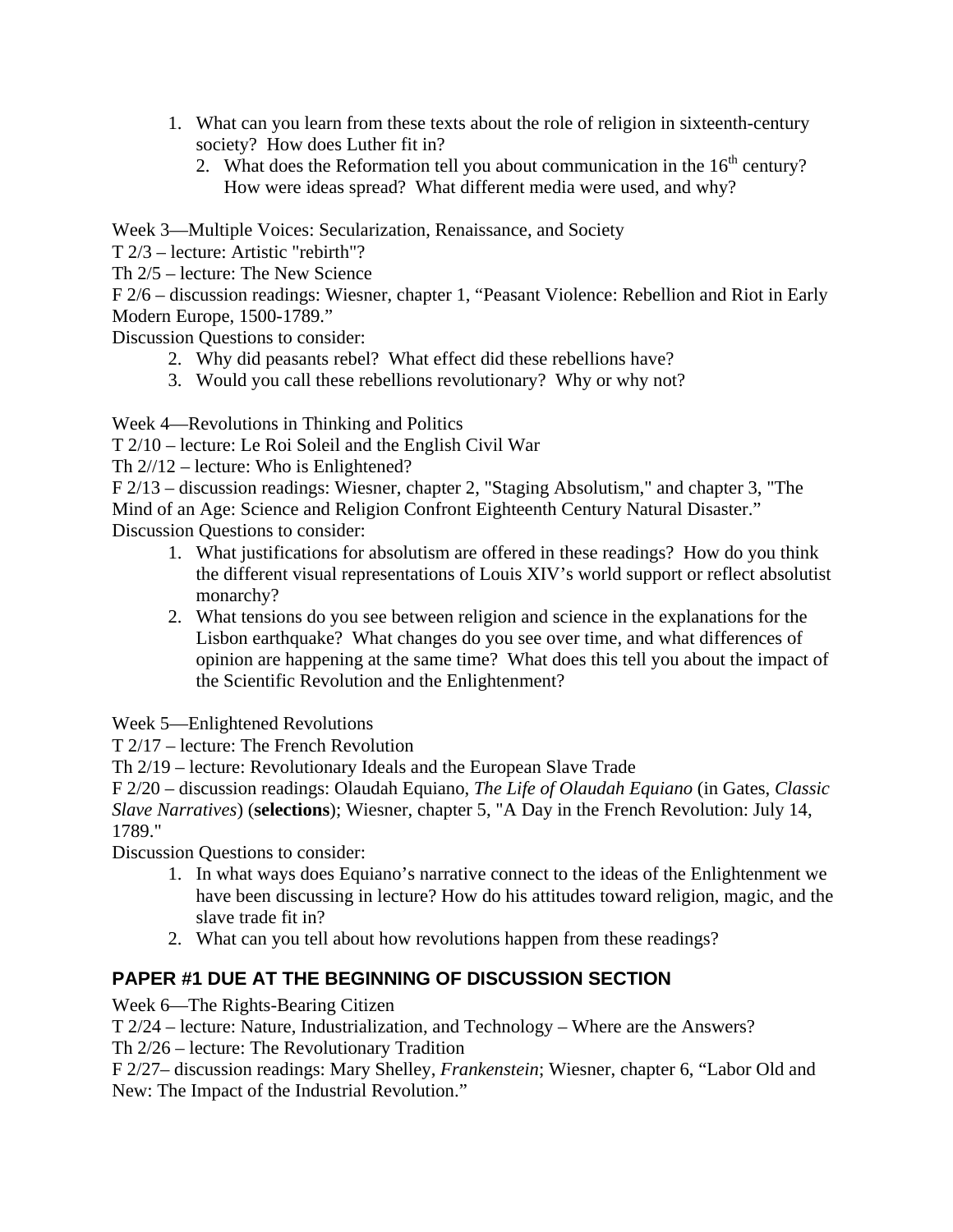Discussion Questions to consider:

- 1. How is this a Romantic text, as we have been discussing Romanticism in lecture? What characteristics does it have in common with that movement, particularly in relation to nature, society, and technology? How does it also look to the Enlightenment?
- 2. How do descriptions of work change over the course of industrialization? What things stay the same? What factors make workers happy with their work, and what do they complain about? What effects do you see on society as a result of these changes in working patterns?

WARNING: THE MOVIE VERSIONS ARE ALL VERY DIFFERENT FROM THE BOOK! THEY MAY BE ENTERTAINING, BUT THEY WILL NOT WORK AS HISTORICAL SOURCES!

Week 7—Toto, I Don't Think We're In the 18th Century Anymore

T 3/2 – lecture: Liberalism, Nationalism, and Empire

Th 3/4 – **MIDTERM EXAM**

F 3/5 – NO DISCUSSION – ENJOY SPRING BREAK!

Week 8—The New Europe

T 3/16 – lecture: lecture: Who Survives/Who Thrives – Marx and Darwin

Th 3/18 – lecture: Bourgeois Life, Shopping, Prostitution, and Empire

F 3/19 – discussion readings: Wiesner, chapter 7, "Two Programs for Social and Political Change: Liberalism and Socialism," and chapter 9, "Expansion and Public Opinion: Advocates of the 'New Imperialism,'" and

Discussion Questions to consider:

- 1. What is the difference between Liberalism and Socialism? REMEMBER: NINETEENTH-CENTURY LIBERALISM AND OUR MODERN IDEAS OF "LIBERALS" ARE **NOT** THE SAME THING!
- 2. What different kinds of arguments are being made in favor of Empire? How do they relate to our discussion of Liberalism? How do they differ from ideas underlying the Age of Discovery?

Week 9 — The Century Turns – and So Does Liberalism

T 3/23 – lecture: Nietzsche, Freud, and the Crisis of Liberal Culture

Th 3/25 – lecture: The War They Called Great

F 3/26 – discussion readings: Wiesner, chapter 10, "Citizenship and Suffrage for Women," and chapter 11, "World War I: Total War."

Discussion Questions to consider:

- **1. What kinds of arguments are being made for and against female suffrage? How do they relate to Liberalism, Socialism, and contemporary ideas of citizenship?**
- **2. What made World War I different from other wars? How did the war affect European society, and what changes in attitude can you see in the readings? Did it affect different people in different ways.**

## **PAPER # 2 DUE AT BEGINNING OF DISCUSSION SECTION**

Week 10—War and Peace, East and West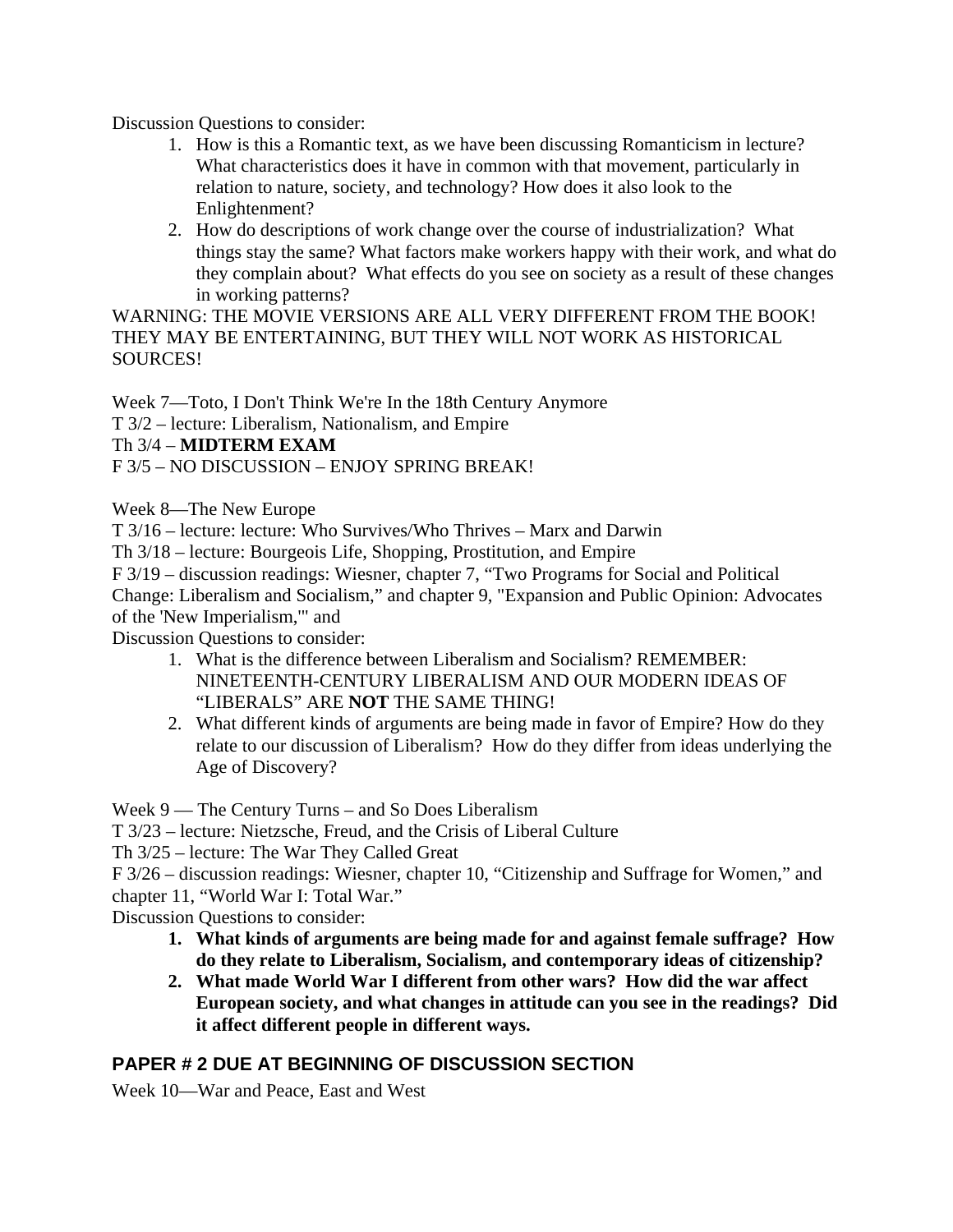T 3/30 – lecture: The Russian Revolution and the Early Soviet State

Th 4/1 – lecture: Life after the Deluge

F 4/2 – discussion readings: Wiesner, chapter 8, "Vienna and Paris, 1850-1930: The

Development of the Modern City."

Discussion Questions to consider:

- 1. What can you tell about the effects of industrialization and war on modern European cities?
- 2. What can you tell about the effects of Liberalism and Socialism on modern European cities?

Week 11—The Temporary Peace and Return to War

T 4/6 – lecture: The Rise of Fascism and the Road to 1939

Th 4/8 – lecture: The Second World War

F 4/9 – discussion readings: Wiesner, chapter 12, "Selling a Totalitarian System."

Discussion Questions to consider:

- 1. Imagine you are a German citizen in the 1920s and 1930s. Which groups in society responded to Hitler earliest, and why? How do you think you would have reacted? What might you have done?
- 2. How did the NSDAP use technology, and to what effect? How do the rise of fascism and the role of technology relate to the First World War?

# **PAPER #3 DUE AT THE BEGINNING OF DISCUSSION SECTION**

Week 12—A Brief Account of the Devastation of Europe

T 4/13 – lecture: Re-Waging War - Resistance, Collaboration, National Unity

Th 4/15 – lecture: The Holocaust

F 4/16 – discussion readings: Levi, *Survival at Auschwitz*.

Discussion Questions to Consider:

- 1. What can you tell from this book about how the Holocaust happened? How did cultures and systems of belief react, respond, and change? Think especially about the role of religion.
- 2. How does this book relate to other accounts about the Holocaust you may have read before (Wiesel's *Night*, Anne Frank's *Diary*, Primo Levi's *Survival at Auschwitz*, perhaps)? How is it similar, or different? How do those relations affect your view of the Holocaust?

Week 13— Wars Cold and Hot, East and West

T 4/20 – lecture: New Superpowers, New Geography: Socialism and Conservatism in Action Th 4/22 – lecture: Postwar Discontent: Decolonization and 1968

F 4/23 – discussion readings: Wiesner, chapter 13, "Berlin: The Crux of the Cold War, 1945- 1990," and chapter 14, "The Perils of Prosperity: The Unrest of Youth in the 1960s."

Discussion Questions to Consider:

- 1. What political battles were being fought during the Cold War? Why was Berlin so important?
- 2. What similarities and differences do you see between these two crises in 1968, one in the West and one in the East?